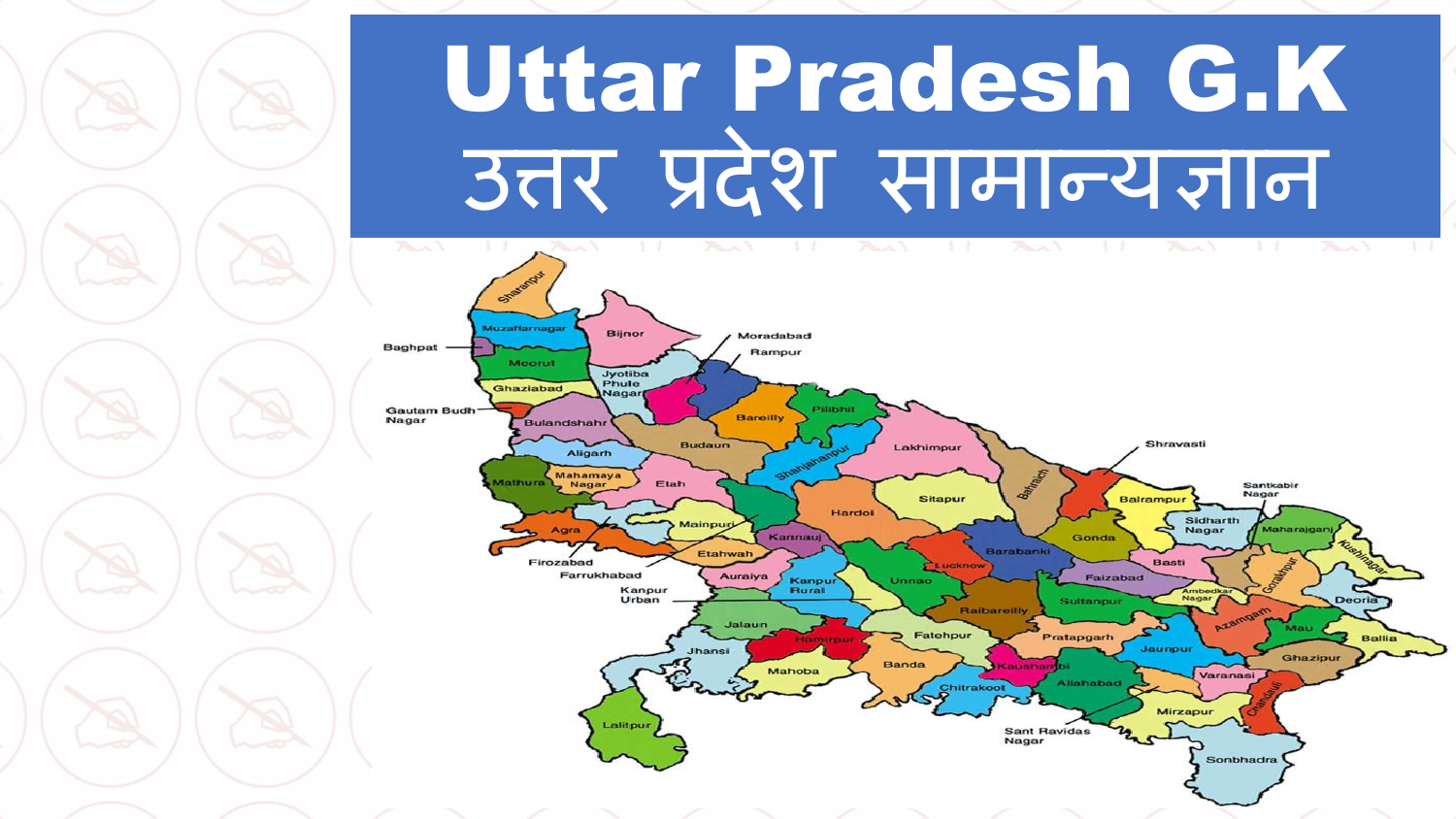## Uttar Pradesh G.K उत्तर प्रदेश सामान्यज्ञान

#### **Syllabus**

**What to study ?**

**How to study?**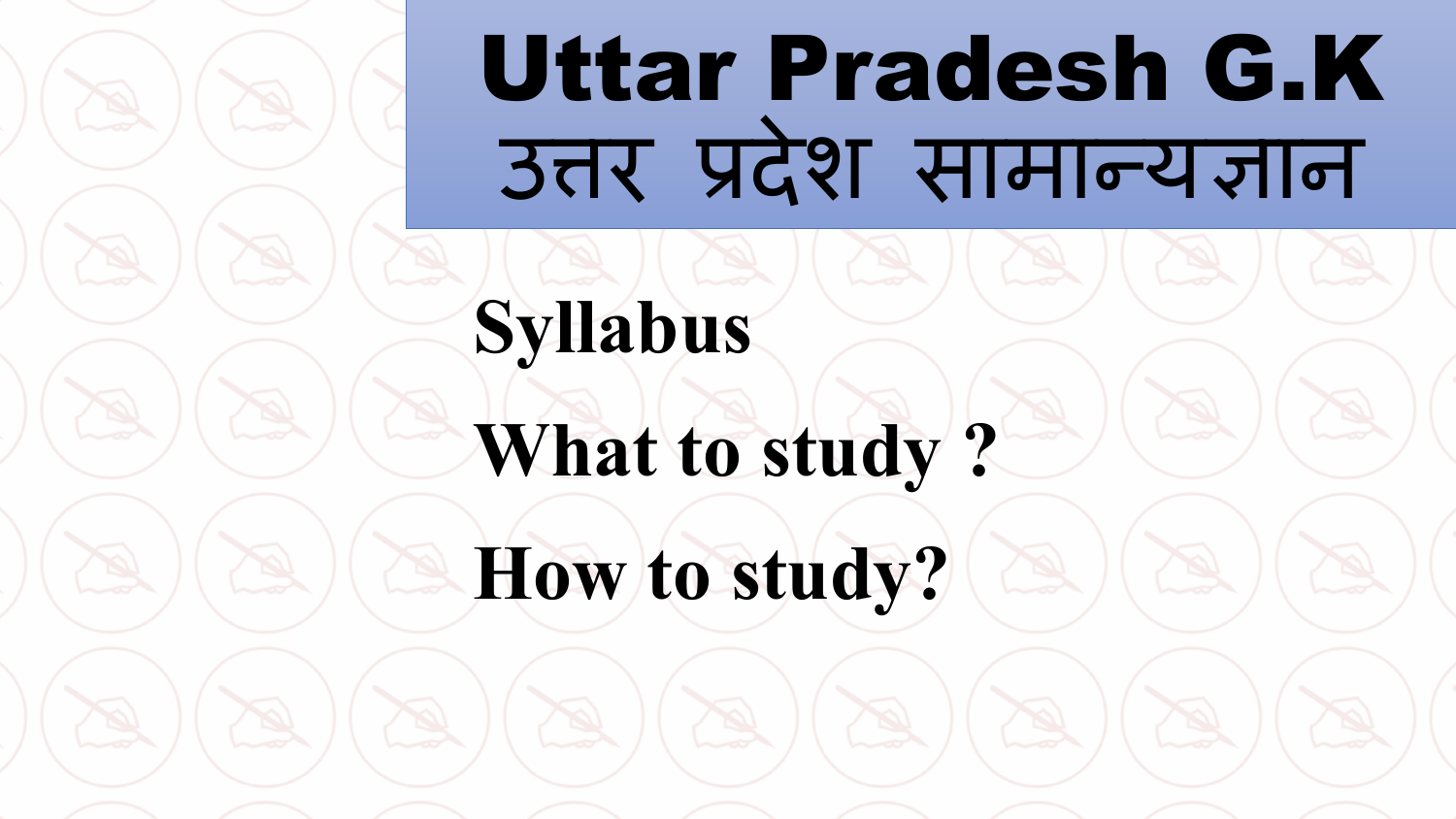# Important for which exams?

• **Upsssc lekhpal**

- **Uppsc** • **Up R.O and A.R.O**
- **Up lower pcs**
- **Up S.I and constable**
- **UP TET**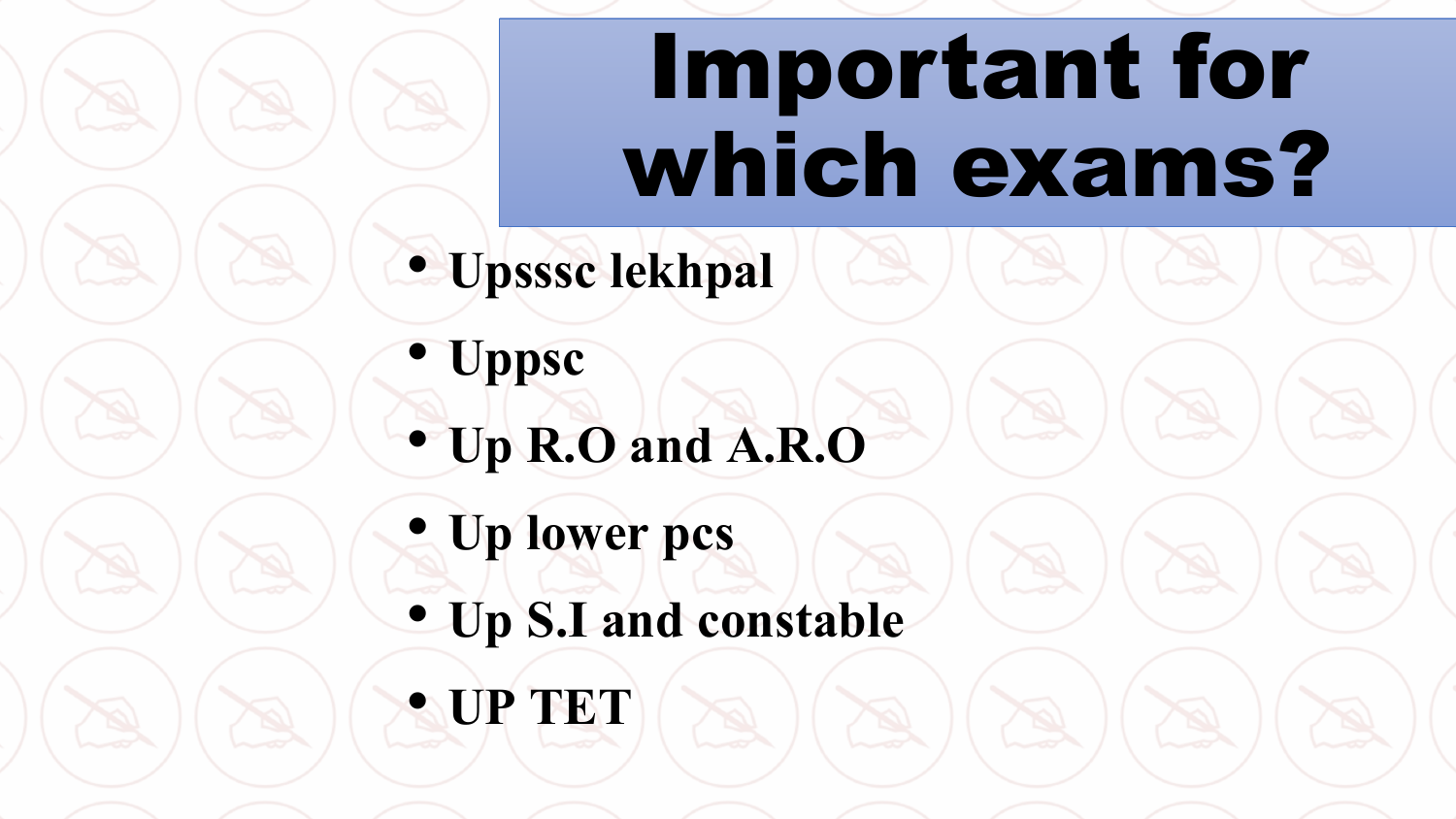# Syllabus

- **Geography of U.P ू पी का भ ू गोल**
- **Physical division of U.P.P का भौतिक तिभाजन**
- **Climate of U.P य ू पी की जलिाय ु**
- **Rivers of U.P य ू.पी. की नतियााँ**
- **Soils and agriculture in U.P म ृिा और क ृ ति य ू.पी.**
- **Forest and natural vegetation िन और प्राक ृ तिक िनस्पति**
- **Forest animals ज गल केजानिर ं**
- **Animal husbandary and milk production पश ु पालन**  $\frac{1}{3}$ और दूध उत्पादन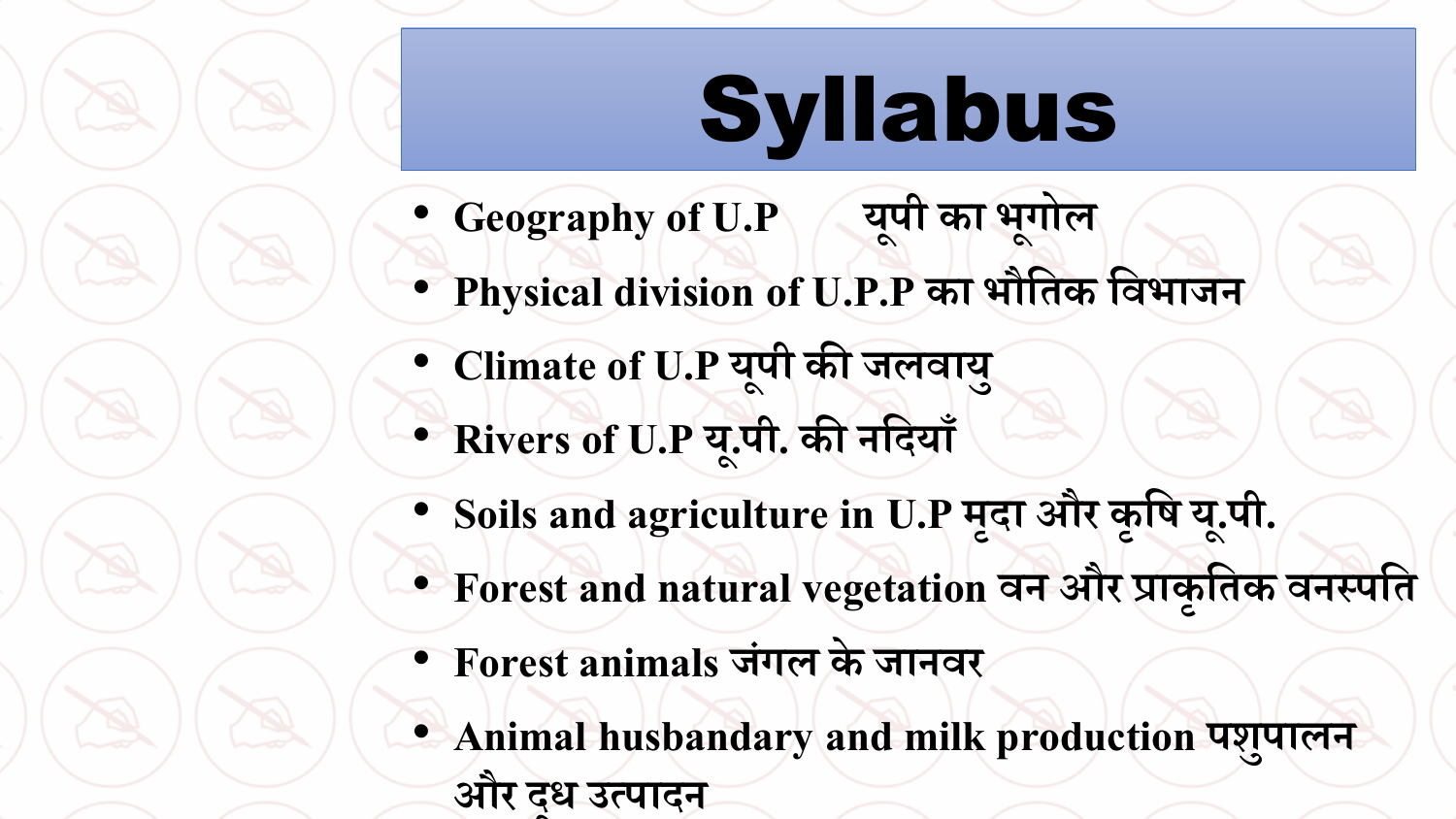- **History of UP य ू पी का इतिहास** • **Census of UP (2011) य ू पी की जनगणना (2011)** • **Budget of UP . य ू पी का बजट**
- **Multipurpose river valley programmes. बह ु उद्देशीय निी घाटी काययक्रम**
- **Tribes of UP. य ू पी की जनजातिया ाँ**
- **Art and culture कला और स स्क ृ ति ं**
- **Mineral resources . खतनज स साधनों ं** • **Irrigation in UP. य ू पी मेंतस चाईं**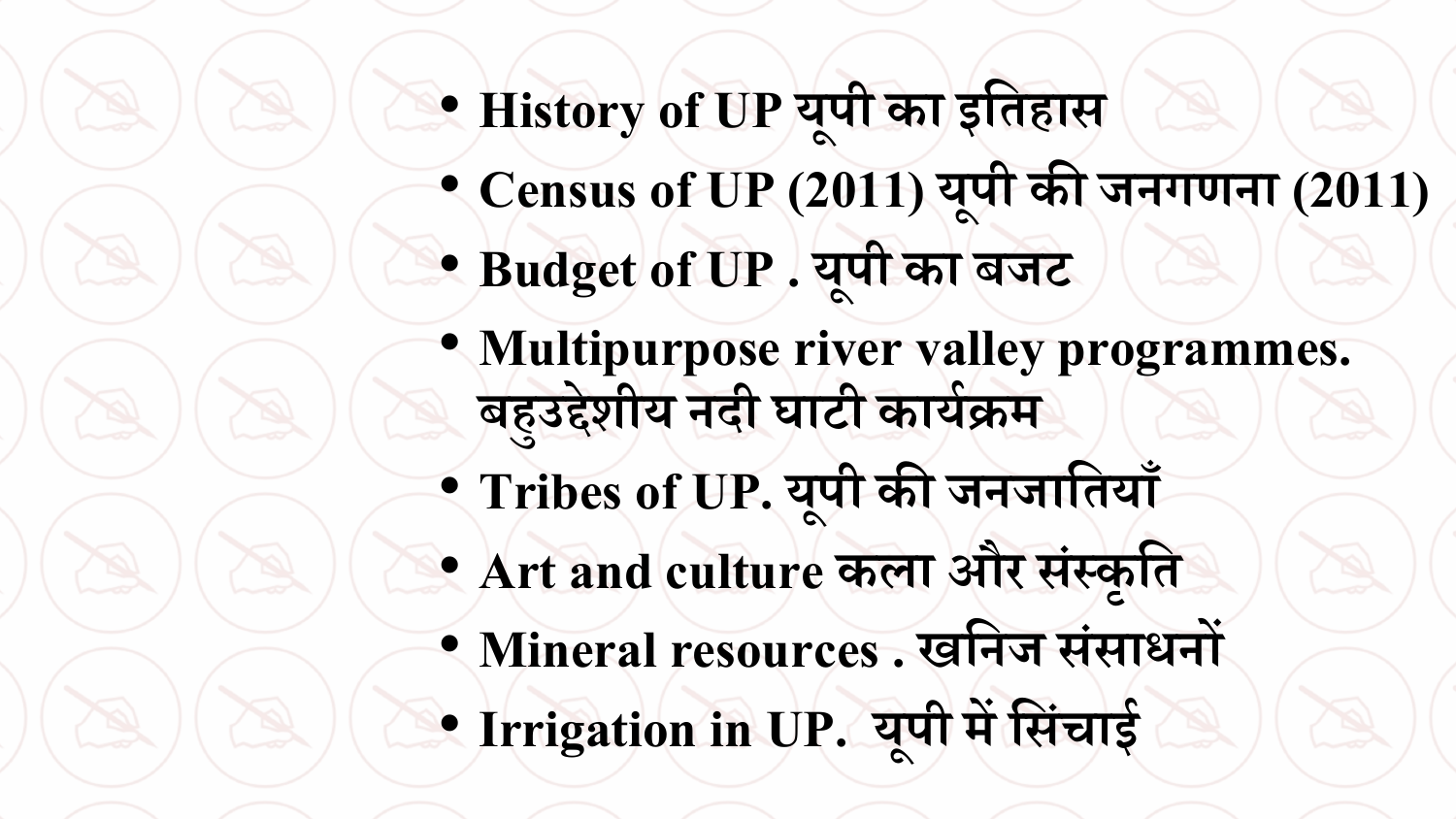• **Literature and author. सातहत्य और लेखक** • **Political structure of UP. य ू पी की राजनीतिक सर चना ं**

• **Important places of UP. य ू पी केमहत्िप ू णयस्थान** • **Journalism of UP. य ू पी की पत्रकाररिा**

• **Important facts. महत्िप ू णयिथ्य**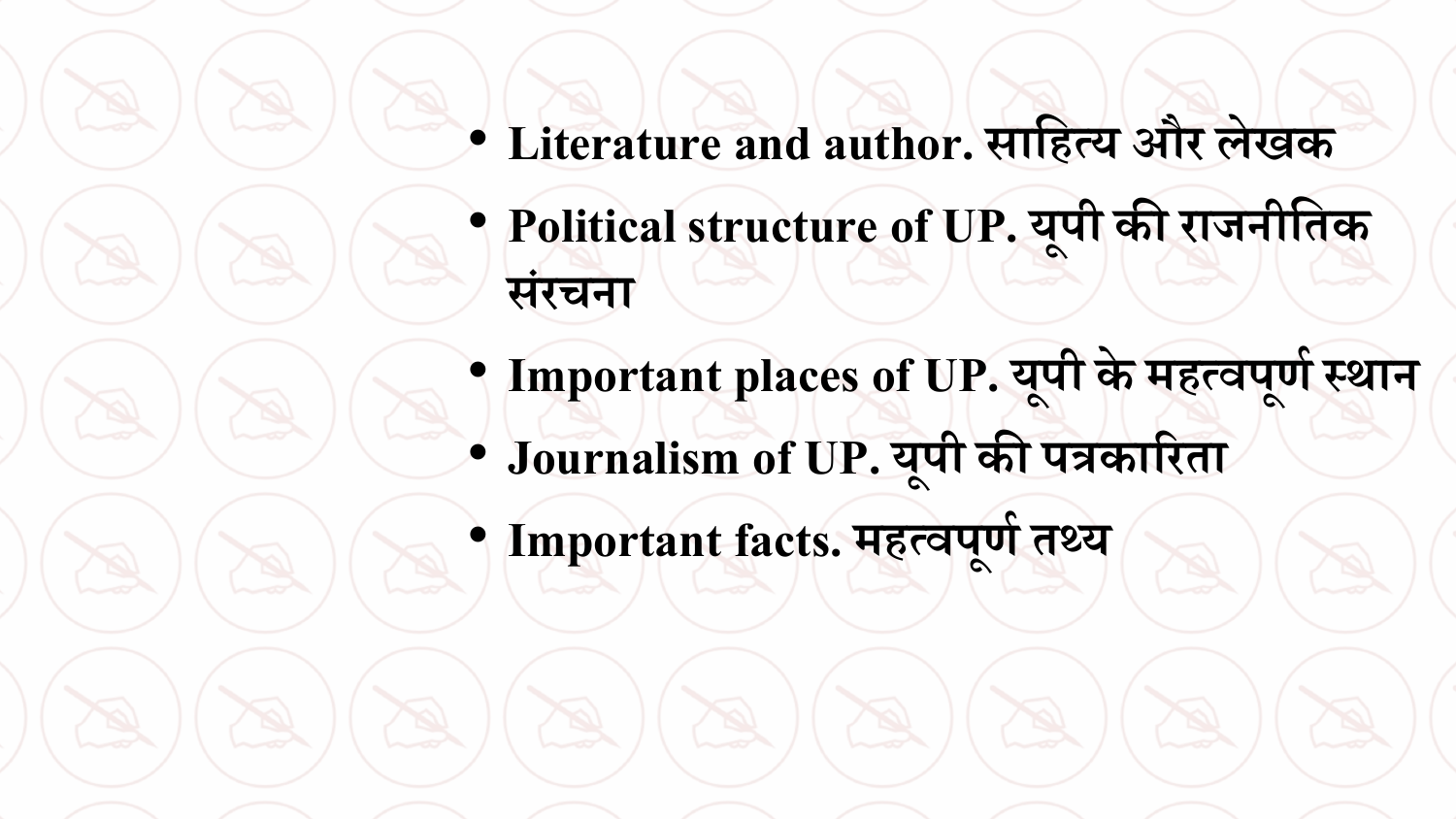# Up lekhpal exam pattern

- **There will be four sectionsचार सेक्शन होंगे**
- **Each section carry 25 questions. प्रत्येक ख ड में25 ं प्रश्न होिे हैं**
- **100 questions = 100 marks. 100 प्रश्न = 100 अ क ं**
- **Negative marking of ¼ . ¼ का** 
	- **नकारात्मक अ कन ं**
	- **Single written exam. एकल तलतखि परीक्षा।**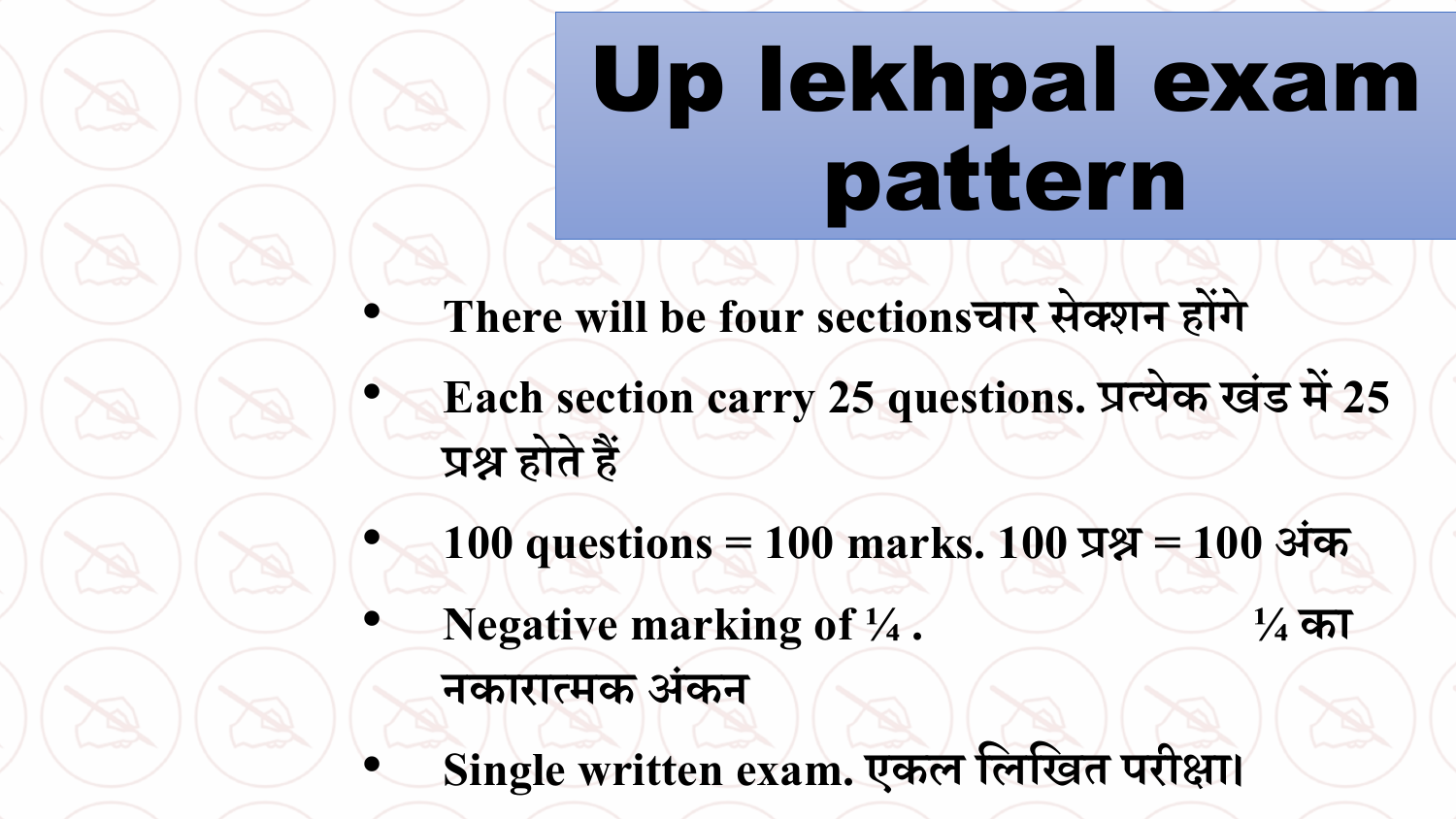#### Four sections to study

1.Maths

2.Hindi 3.G S 4.Rural development and rural society ( ग्राम समाज एव ंववकास )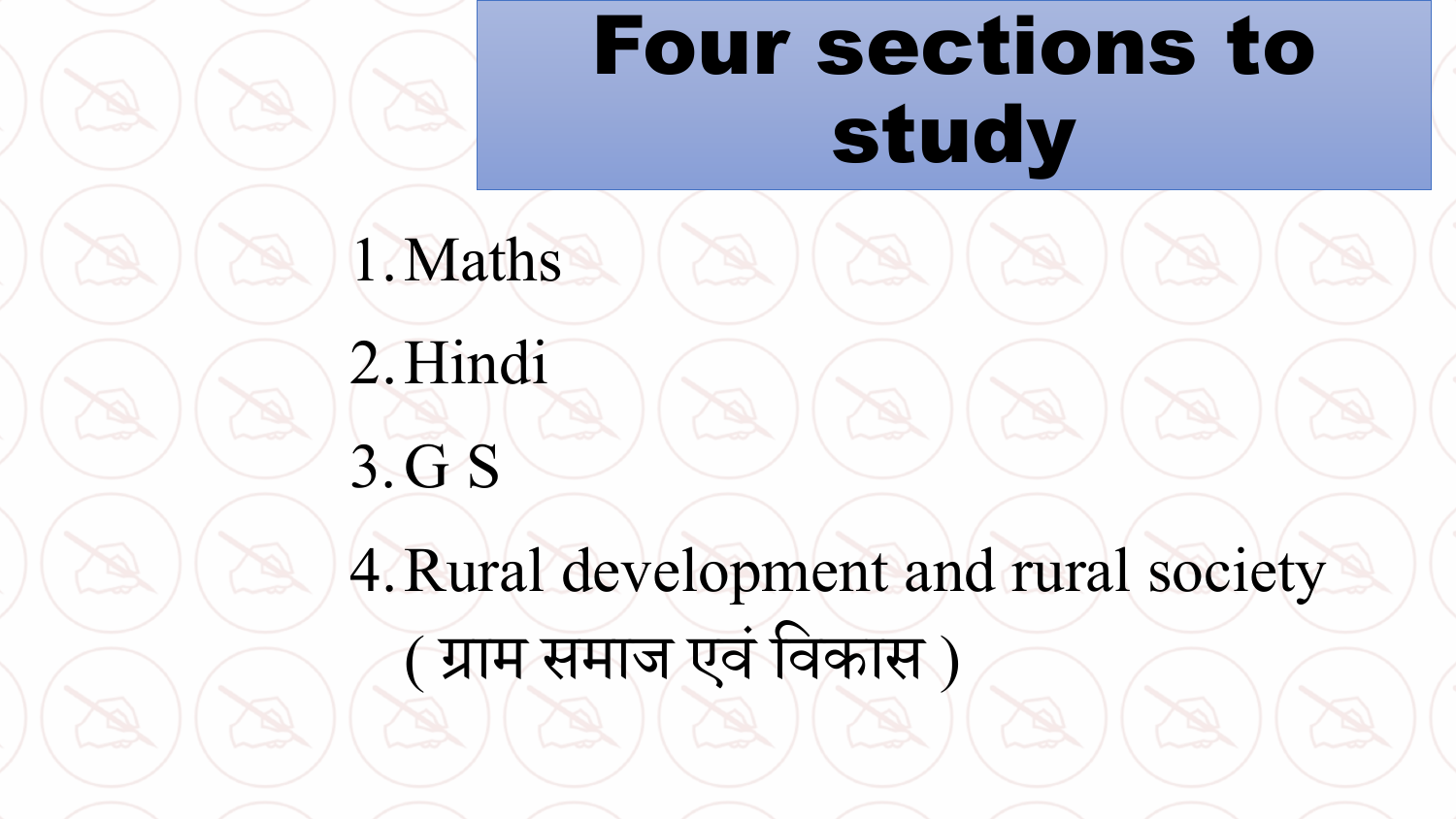#### Uttar Pradesh introduction उत्तर प्रदेश एक द्रष्टि में

• **Up is divided into 75 districts** 

**and 18 divisions.**

• **Each district is governed by a district**

**collector or district magistrate.**

- **Population density 829/ km.sq**
- **Sex ratio –912/1000**
- **Literacy rate 69.72% ,**
- **male- 79.24% and female 59.6%**

**य ू पी को 75 जिलों और 18 मंडलों मेंबांटा गया है। प्रत्येक जिले मेंएक जिला कलेक्टर या जिला मजिस्ट्रेट होता है। िनसंख्या घनत्व 829 / ककमी। वगग ललगं ान ु पात - 912/1000 साक्षरता दर 69.72%, प ु रुष-79.24% और महहला 59.6%**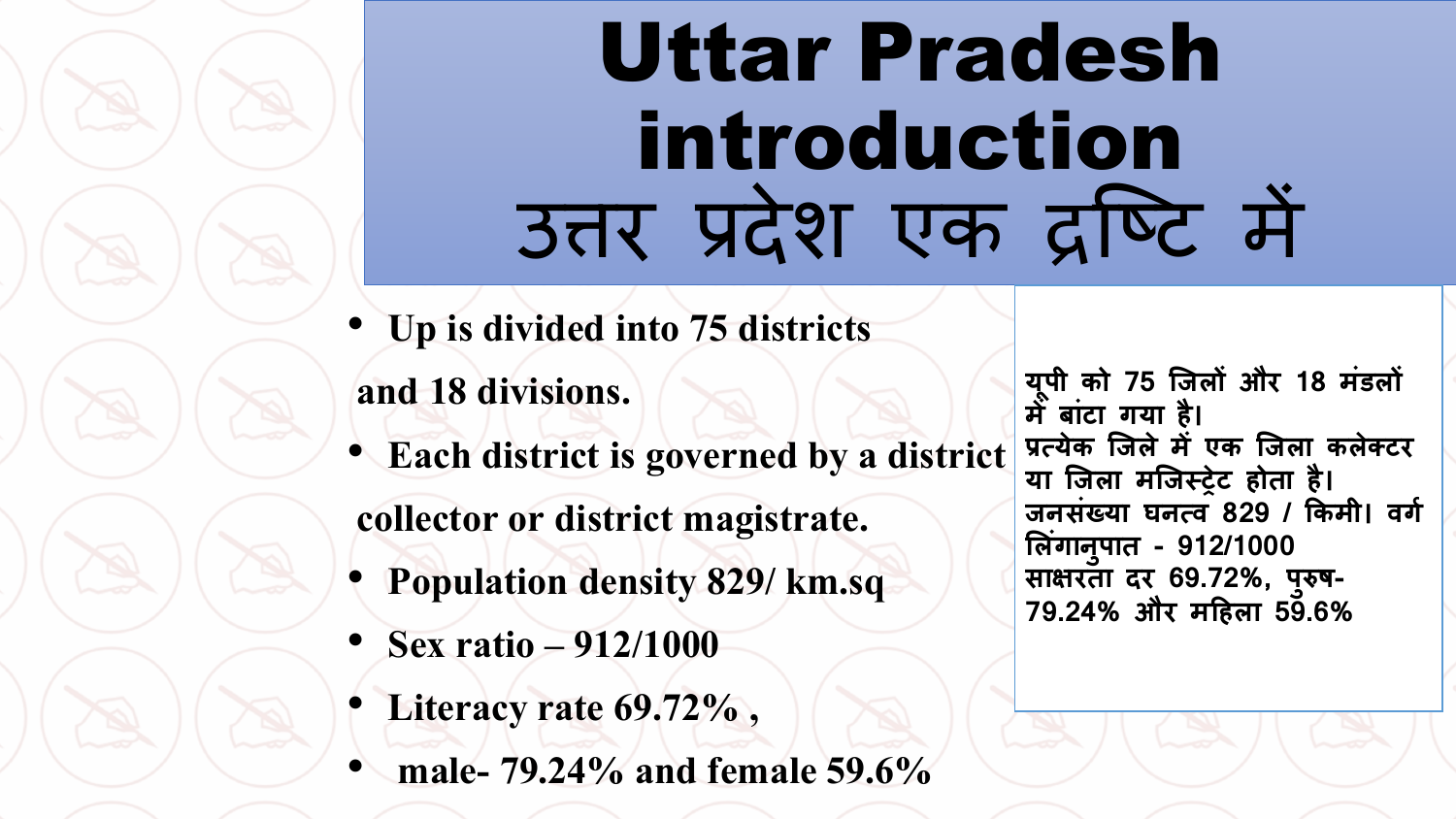# Old names of UP

- **Madhyadesh (मध्यिेश)**
- **1836- north west province** 1836- उत्तर पविम प्ांत
- **1877 agraand awadh united province.** 1877 आगरा और अवध एकजट ु प्ांत
- 1937 united province. 1937 संयुक्त प्रांत
- **26 jan.1950 uttar Pradesh.** 26 जन। 1950 उत्तर प्देश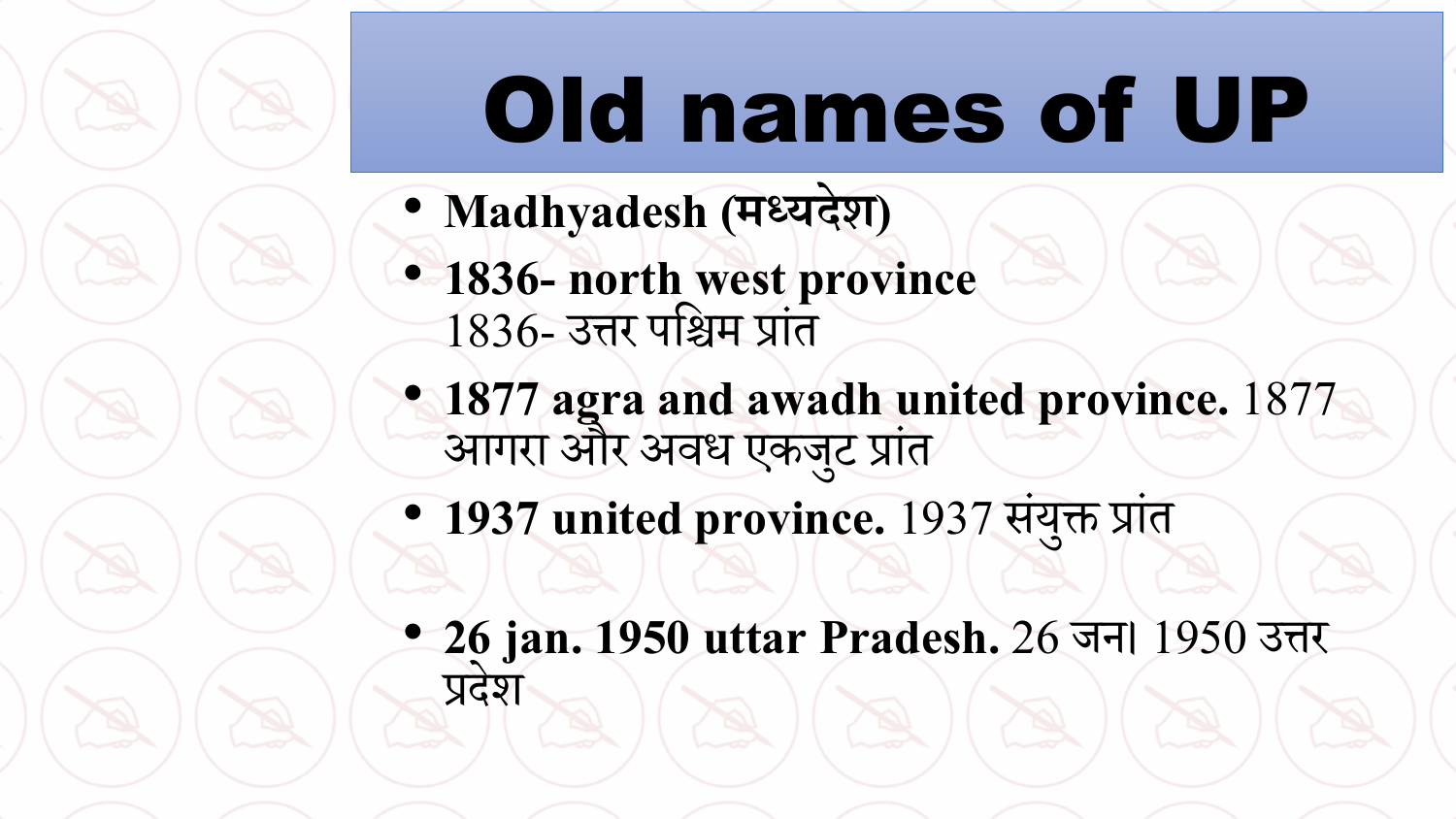# Capitals of UP

#### • **1836-Agra**

- **1868 Allahabad**
- **1921 lucknow (temporary)**
- **1935 lucknow (permanent)**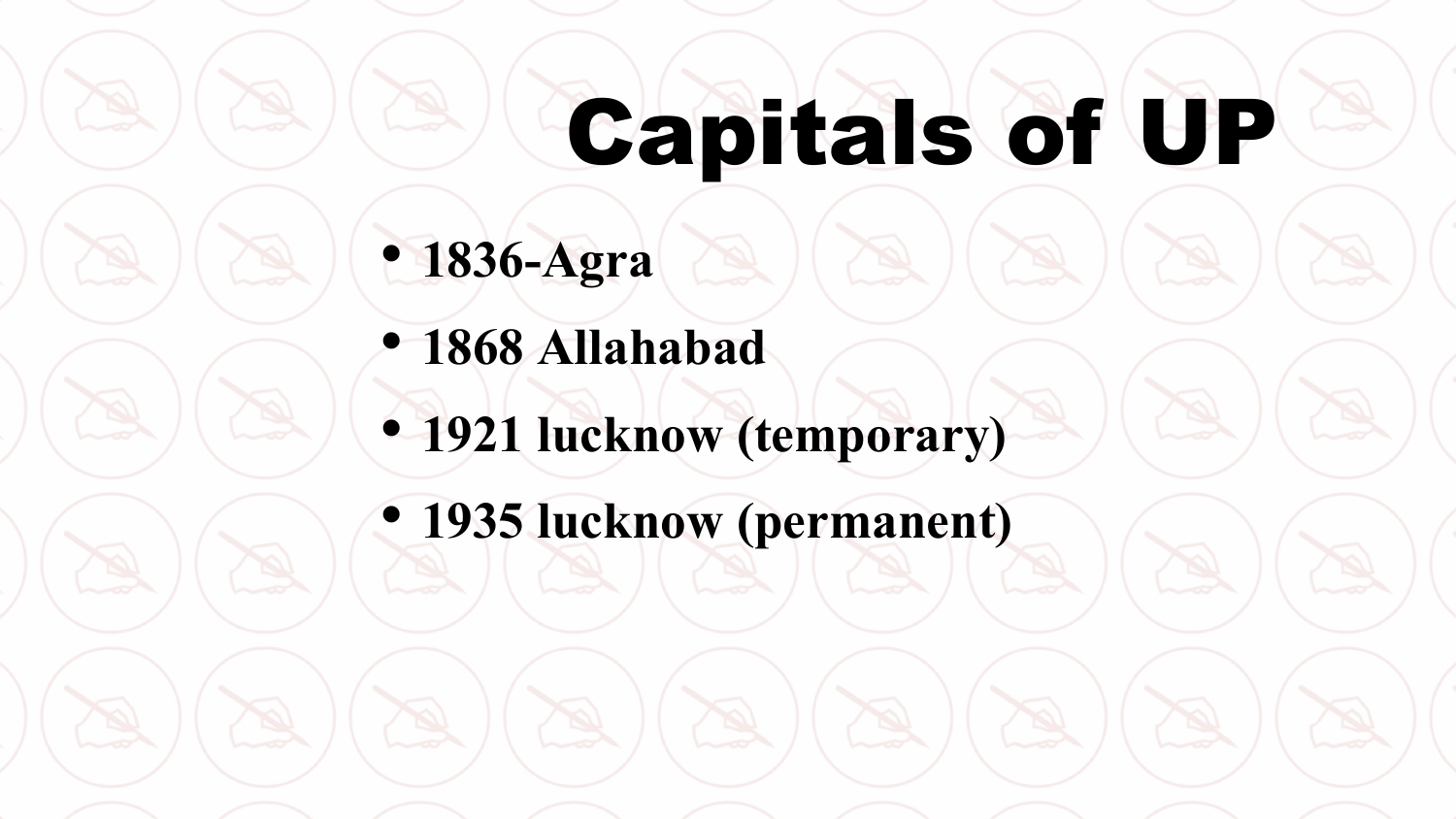## Facts

- **National Animal – barahsinghaराष्ट्रीय पश ु- बारहतसंघा**
- **National bird –saras राष्ट्रीय पक्षी - सरस**
- **National tree – Ashok राष्ट्रीय िक्षृ - अशोक**
- **National flower – palash राष्ट्रीय फ ू ल - पलाश**
- **National sign – two fishes + bow and arrow in circle (accepted in 1938) राष्ट्रीय तचन्ह - िो मछतलयााँ + धन ु ि और बाण चक्र में (1938 में स्िीक ृ ि)**
	- **NCR (north central region) (उत्तर मध्य क्षेत्र)**
- **Meerut , Ghaziabad, hapurguatam Buddha nagar,bulandsahar,baghpatand Muzzafarnagar. मेरठ, गातजयाबाि, हाप ुड़ ग ु टम ब ुद्ध नगर, ब ु लंिशहर, बागपि और म ुज़फ़्फ़रनगर।**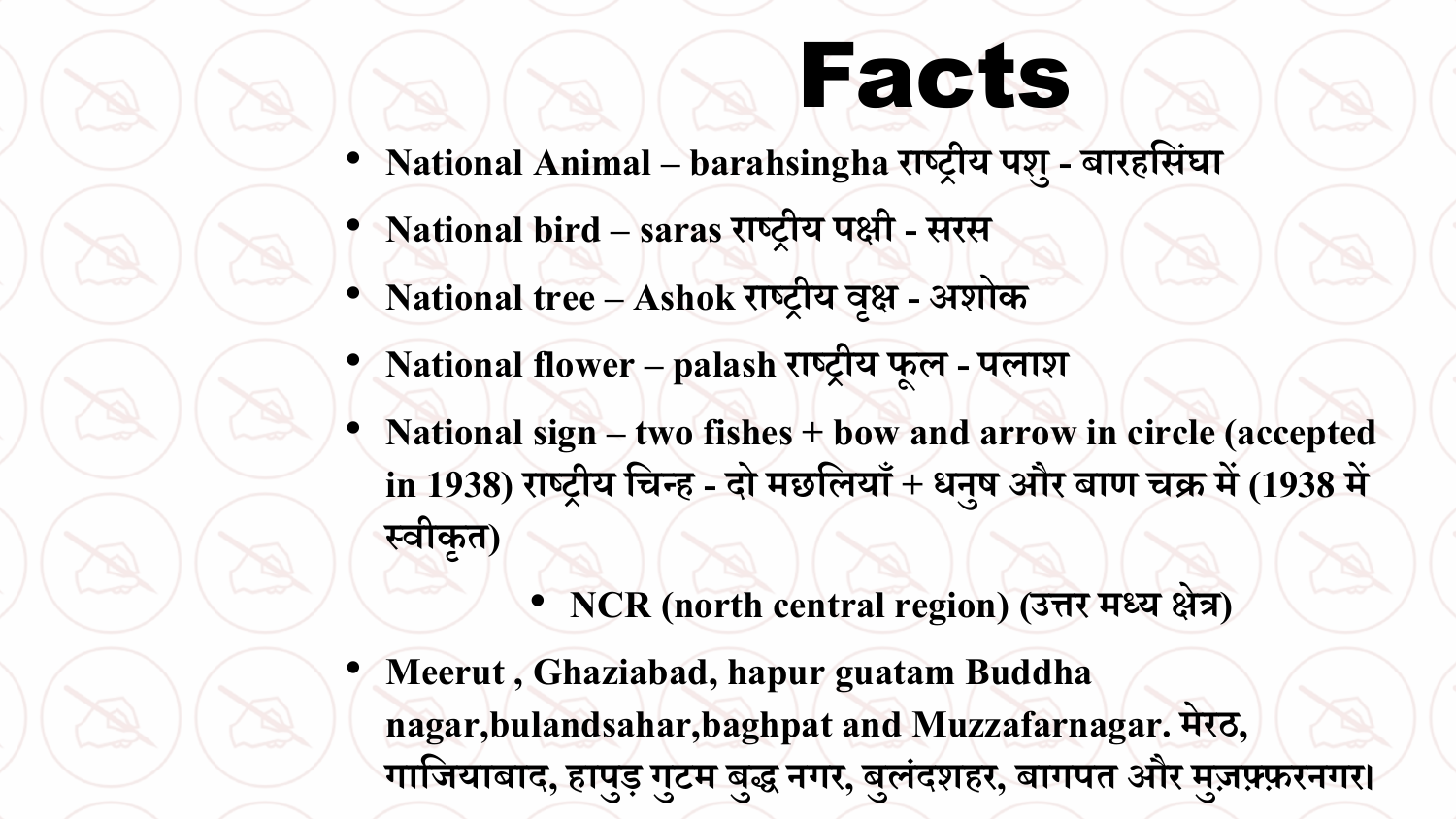#### Geography of U.P उत्तर प्देश की भौगोविक वथिवत

- **UP is located in North central of India य ू पी भारि** के उत्तर मध्य में स्थित है
- **Extension –latitudinally 23degree 52' north to 30 degree 24' north and and longitudinally - 77degree 05' to 84 degree 38' east .**
- **तिस्िार - अक्षा शीय रूप से२३ तडग्री ५२ 'उत्तर से ३० तडग्री ं २४' उत्तर और िेशा िर - '05 तडग्री ०५ 'से 38४ तडग्री ३in' ं प ू िय।**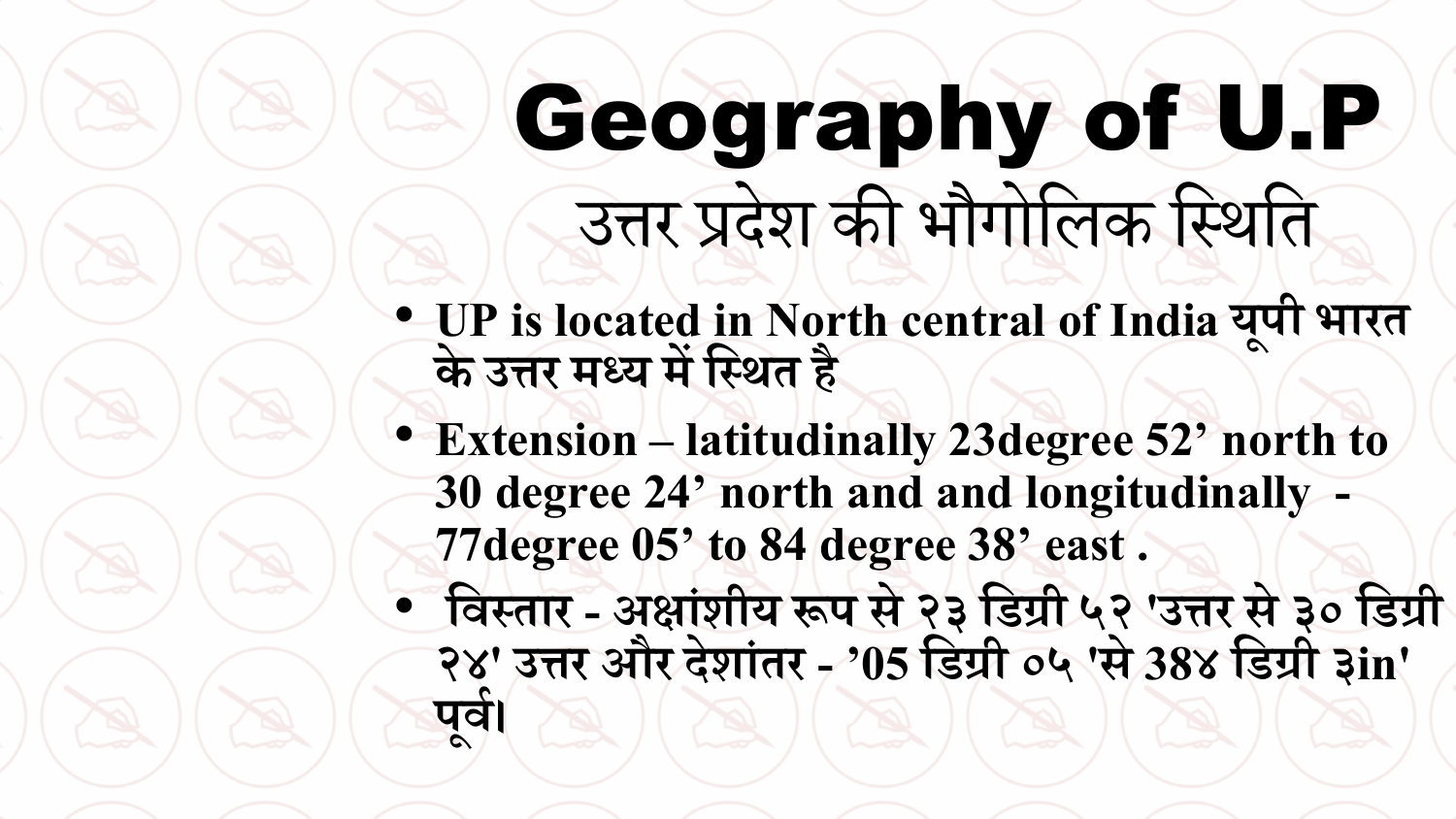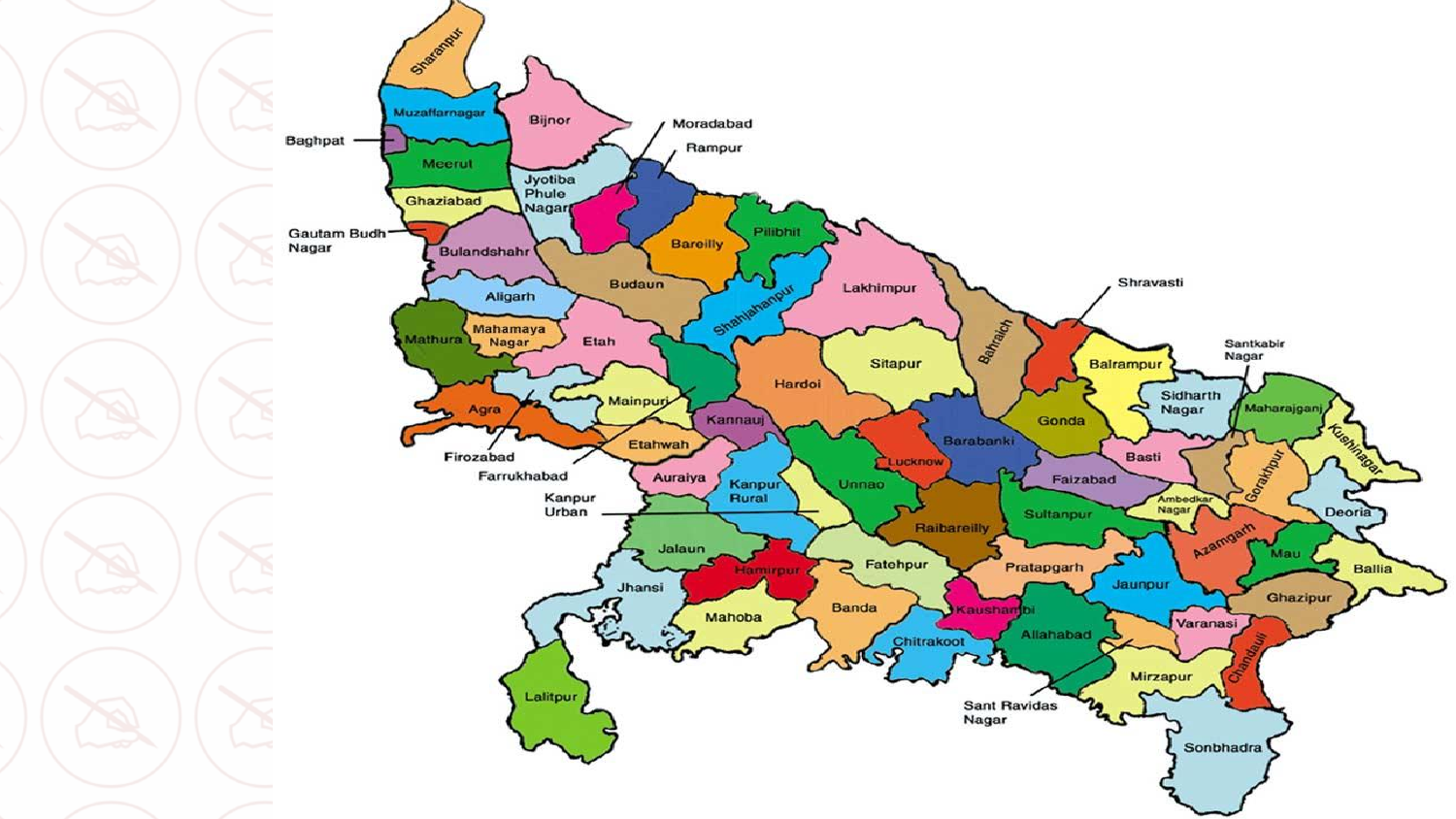## Geography of U.P उत्तर प्देश की भौगोविक वथिवत

- East to west length  $= 650$  km and north to south  $\text{extension} = 240 \text{ km}$ . पूर्व से पश्चिम की लंबाई = 650 ं किमी और उत्तर से दक्षिण विस्तार = 240 किमी।
- Total area = 2,43,286 sq.km (7.33% of India) क ु ि क्षेत्रफल = 2,43,286 वर्ग किमी (भारत का 7.33%)
- Urban area of UP is 2.70% of total area I,e 6558 sqkm. यूपी का शहरी क्षेत्र कुल I, e 6558 वर्ग किमी का  $2.70\%$  है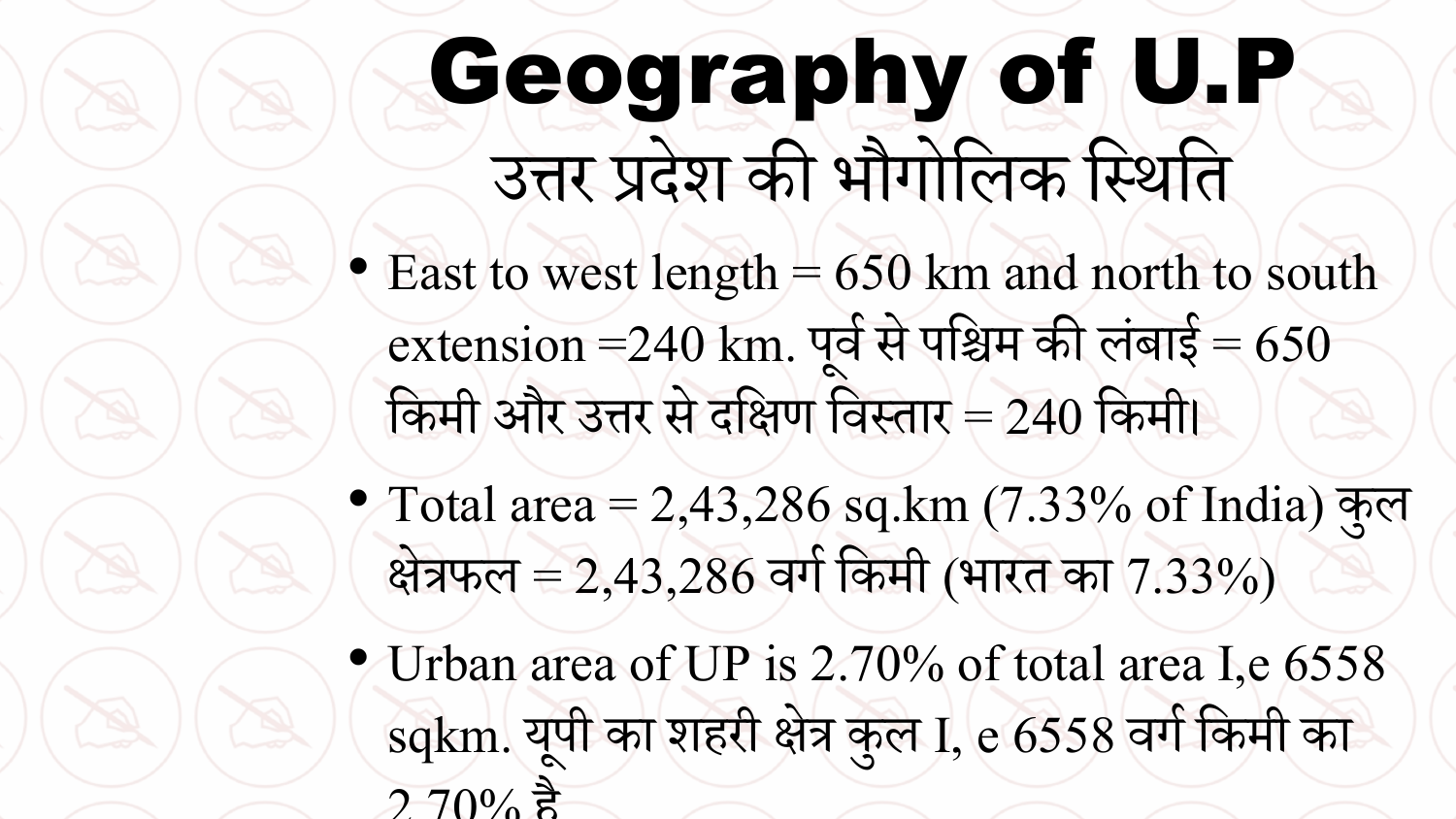- **Boundary of UP touches 8 states and 1 union territory ( H.P , Haryana, rajasthan , M.P , Chattisgarh, Jharkhand , Bihar ,)**
- **Longest border touching UP is Madhya Pradesh and smallest is himachal Pradesh .**
- **7 district touches Nepal border of length 579 km (international boundary)**
- **7 district touches U.K**

**(on 9 nov 2000 the state of Uttranchal carved out of Uttar pardesh and become 27th state of India)**

• **6 district touches Haryana (Saharanpur , shamli, baghpat,GB nagar,Aligarh and mathura)**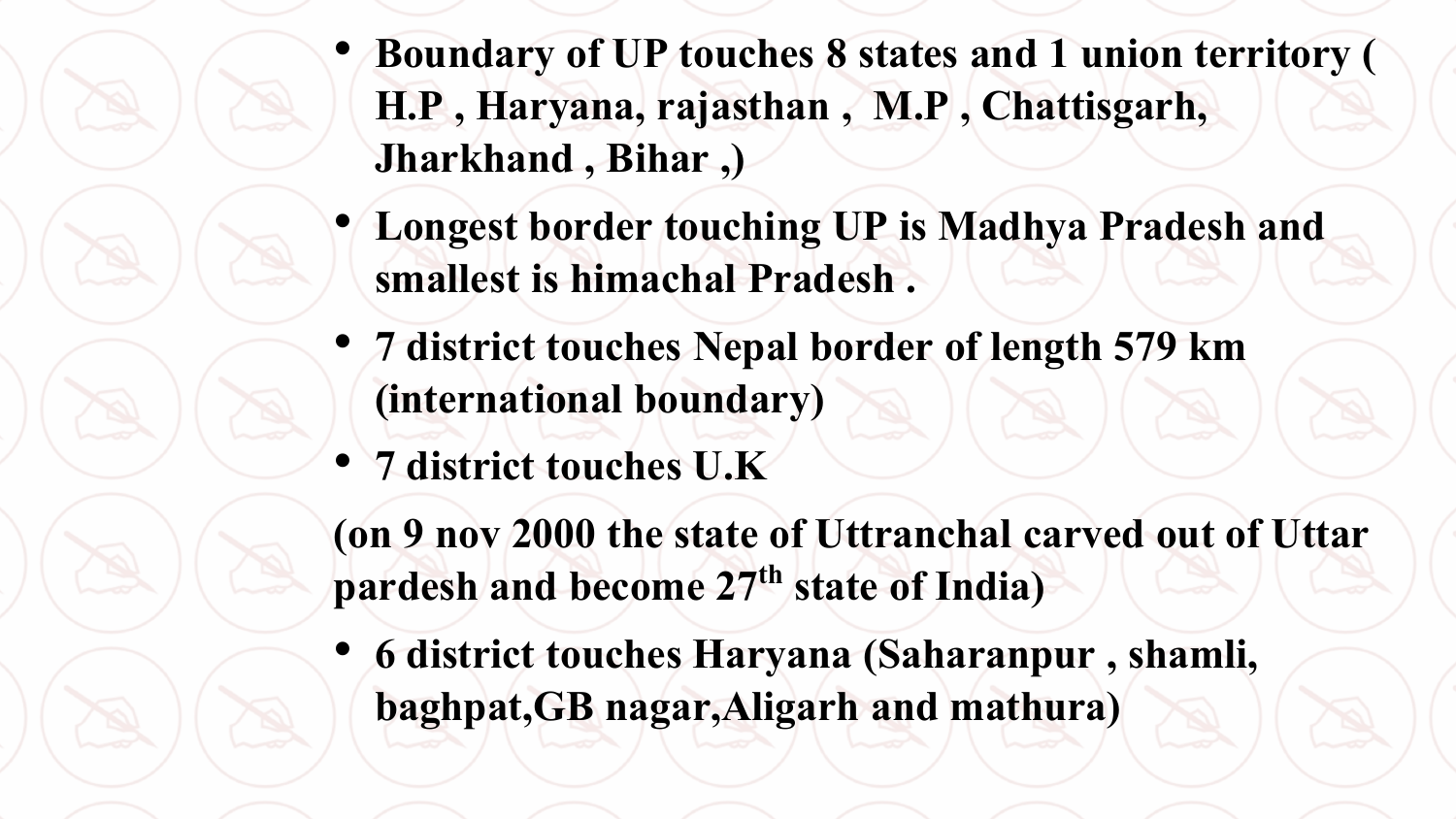- **Two districts touches delhi (GZB and GB nagar).**
- **Two district touches Rajasthan ( agraand mathura)**
- **11 districts touches Madhya Pradesh**
- **7 districts touches bihar**
- **1 district touches chattisgarh (sonbhadra)**
- **Sonbhadra touches 4 states (MP ,chattisgarh ,Jharkhand and bihar )**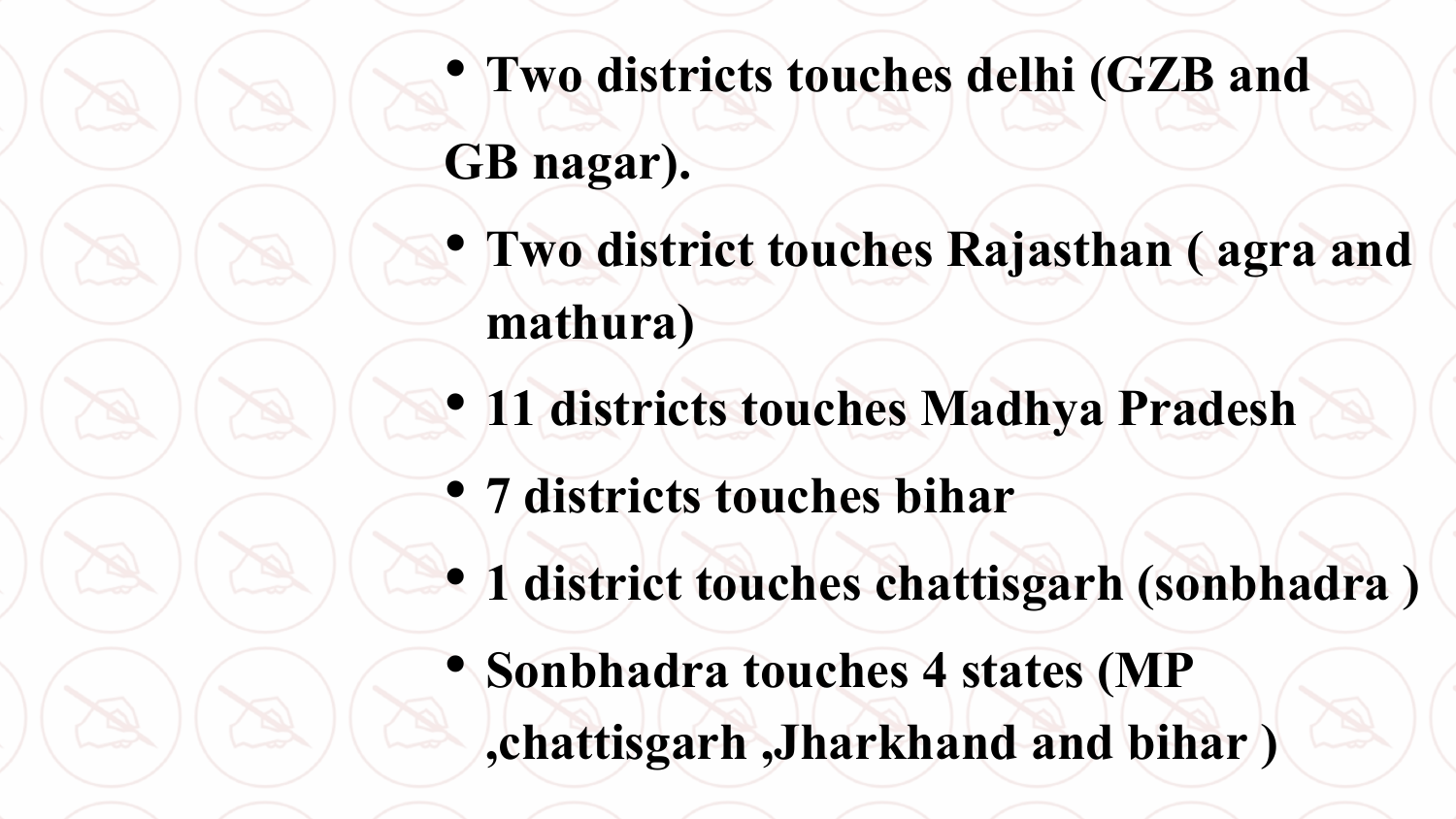**State which is southernmost of UP – chattisgarh राज्य जो तक उत्तर प्रिेश में सबसे ितक्षणी है - छत्तीसगढ़ राज्य जो तक उत्तर प्रिेश का सबसेप ू िी भाग है- तबहार State which is easternmost of UP- Bihar State which is westernmost - Haryana राज्य जो पतिमी है - हररयाणा State which is northern most- himachal Pradesh राज्य जो उत्तरी सबसे अतधक है- तहमाचल प्रिेश Four district having largest area – सबसे बड़ा क्षेत्रफल िाला चार तजला khiri > sonbhadra> hardoi> sitapur.**  खीरी> सोनभद्र> हरदोई> सीतापुर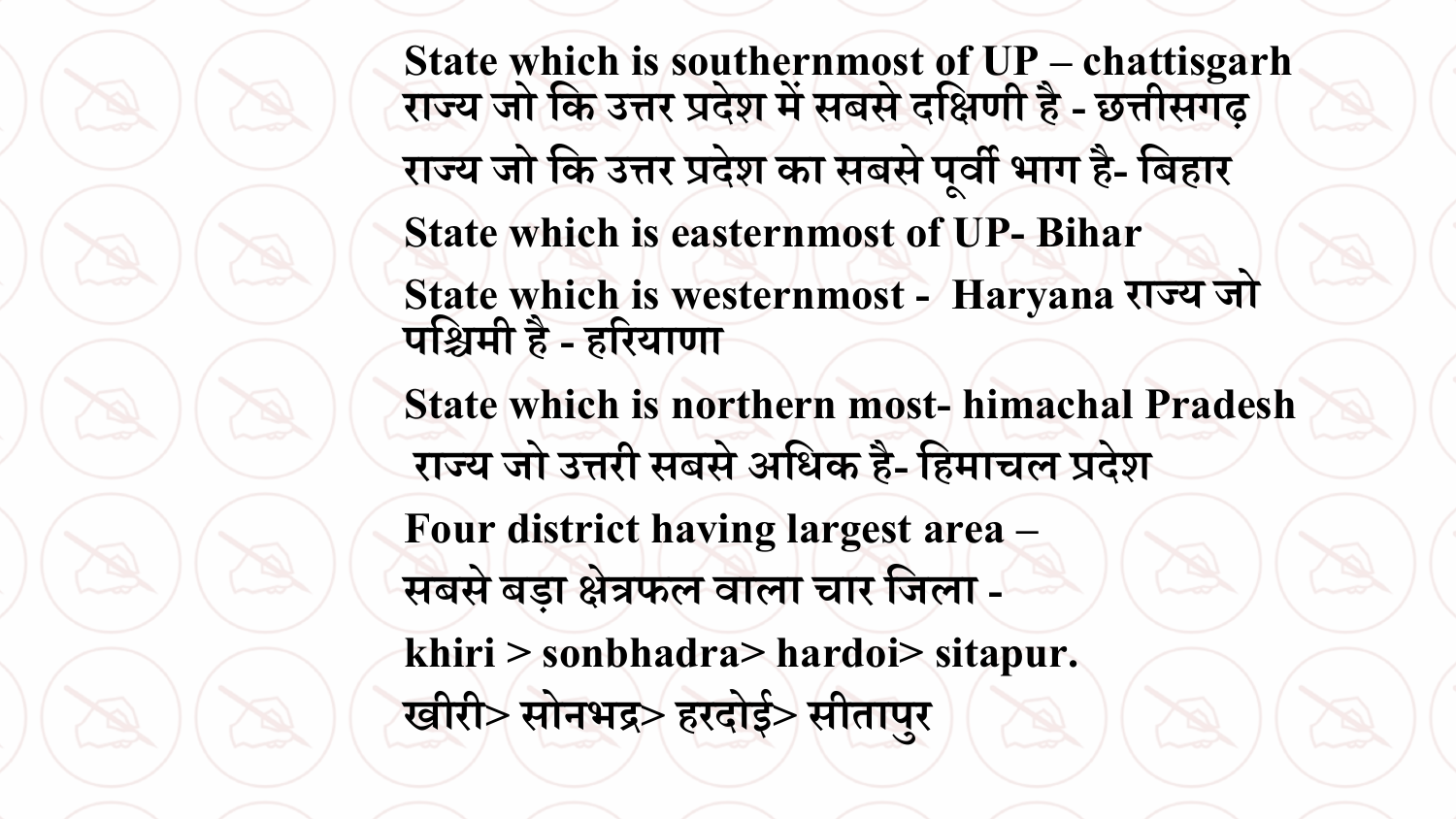# Important questions

**1. Which one is the largest district in Uttar Pradesh by areawise ?**

**A. Lakhimpur Kheri**

**B. Sonbhadra**

**C. Allahabad**

**D. Shahjahanpur**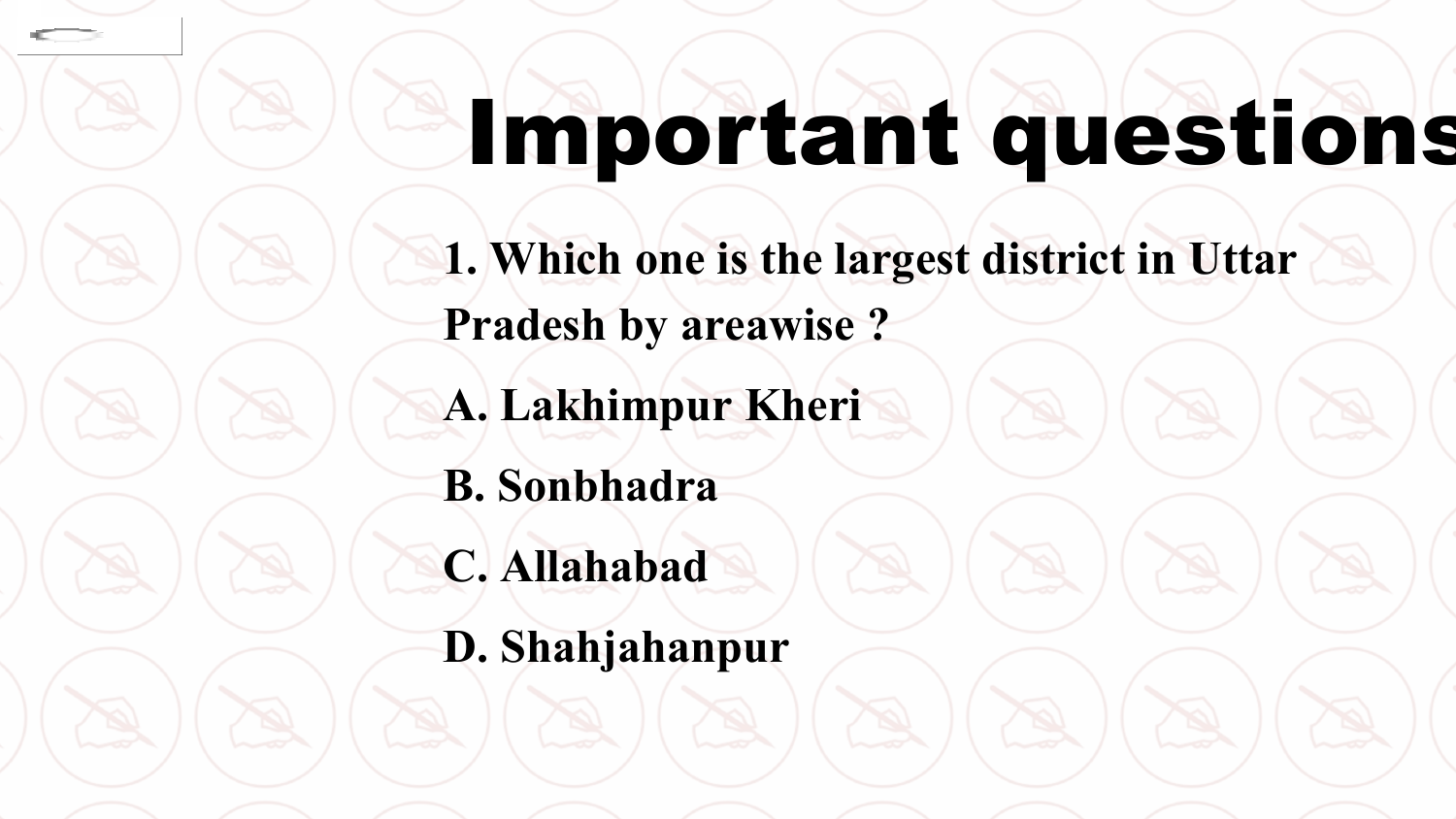**2. Which one is the state flower of Uttar Pradesh A. Orchids B. Palash C. Lotus D. Siroi Lily**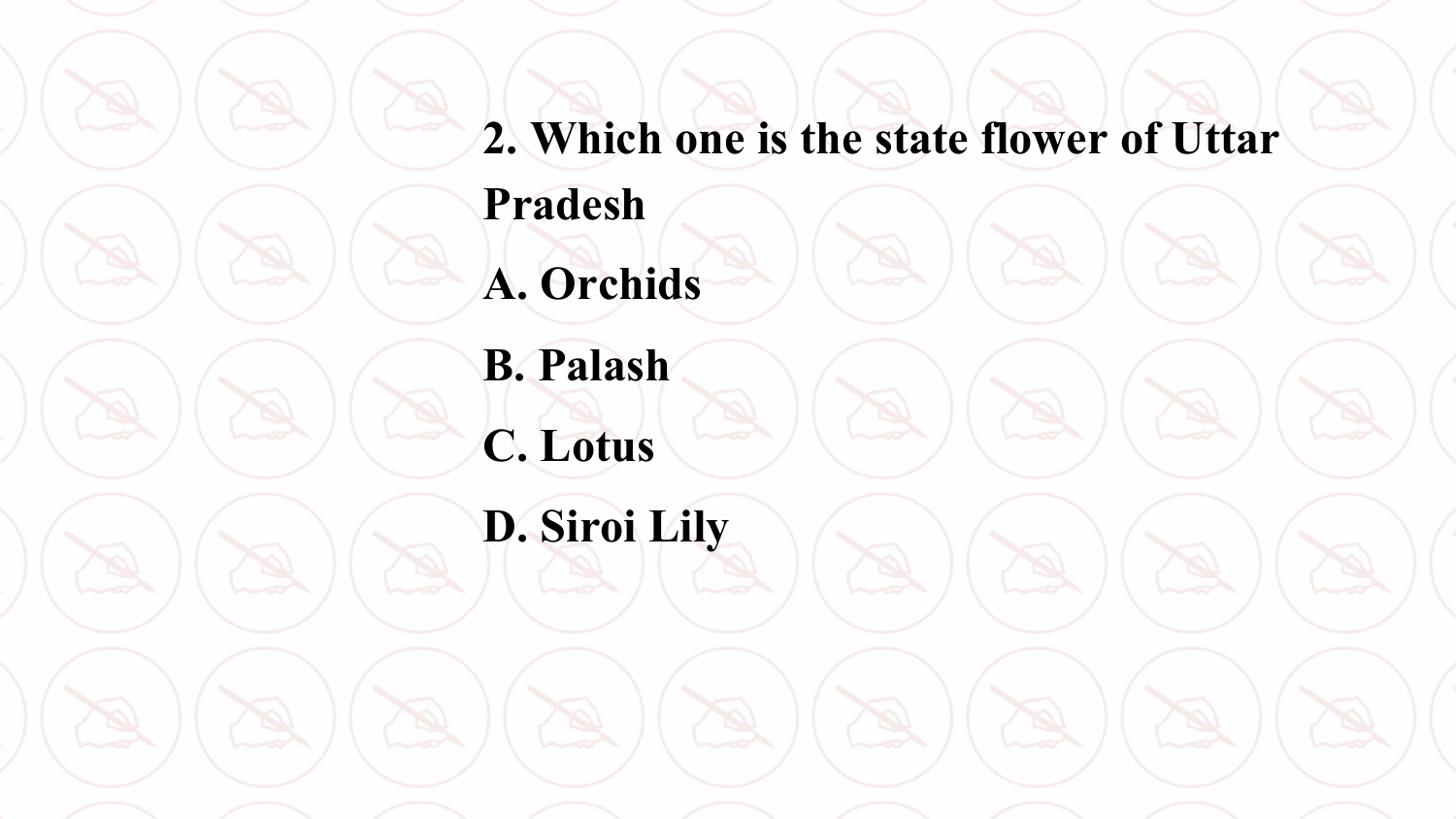3.Total number of Lok Sabha constituency in Uttar Pradesh

A. 68

B. 72

C. 76

D. 80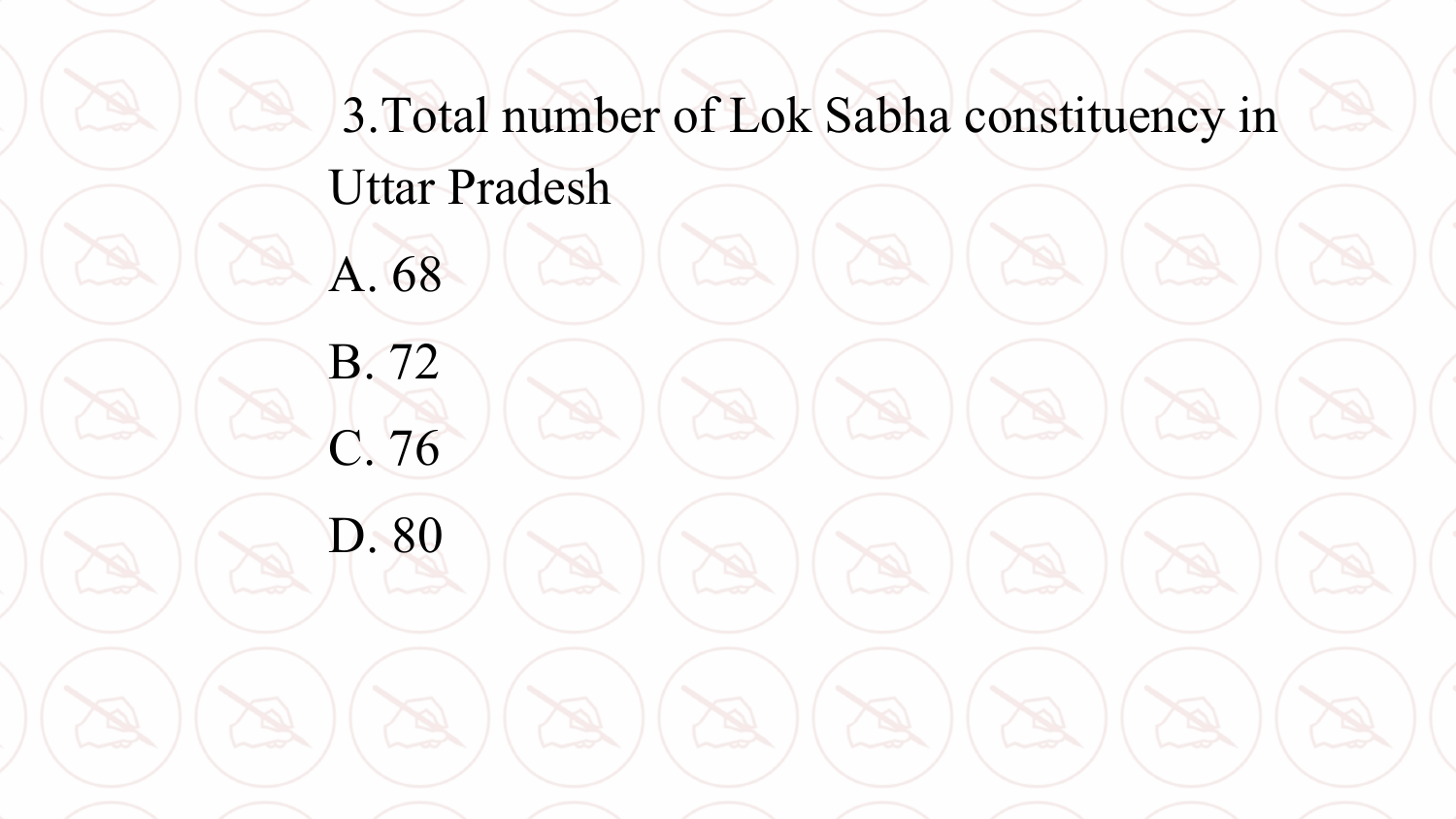**Which is the official language of Uttar Pradesh? A. Santhali B. Dogri C. Hindi D. Pali**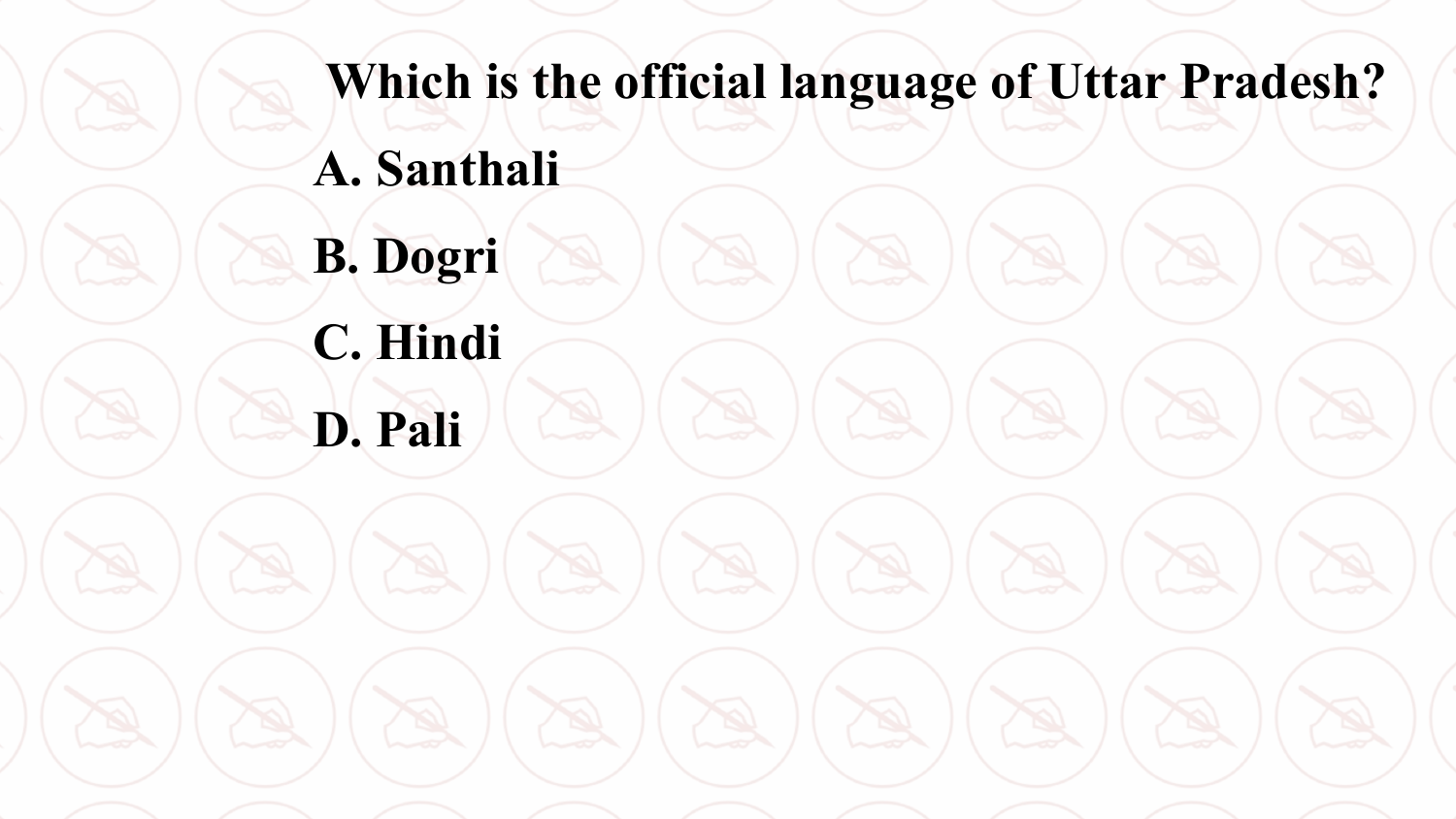**When was Uttaranchal separated from Uttar Pradesh?**

**A. 14 March 1975 B. 12 April 1964**

**C. 7 July 1999**

**D. 8 November 2000**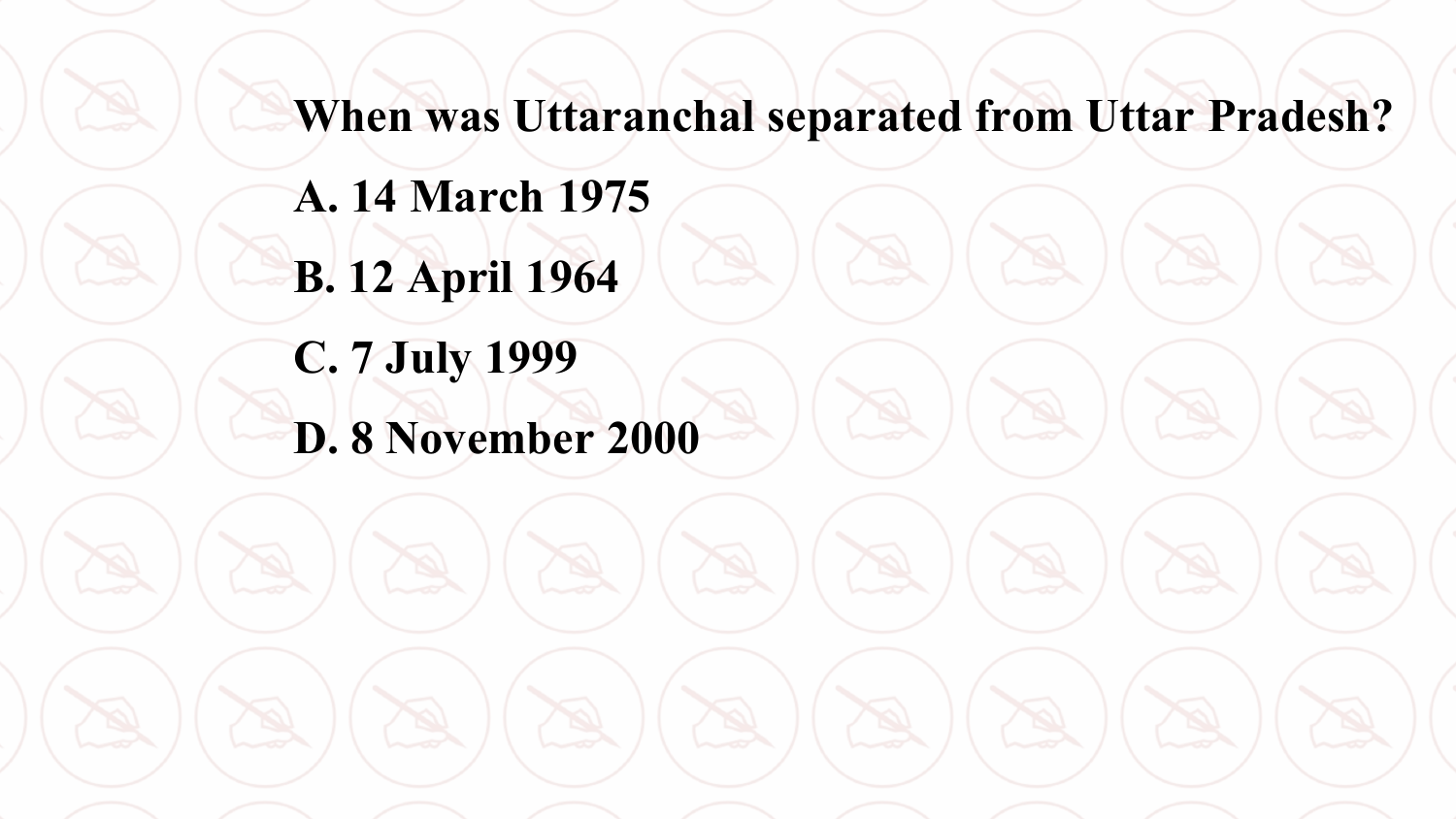**Which is the biggest railway station in Uttar Pradesh?**

- **A. Allahabad railway station**
- **B. Lucknow railway station**
- **C. Ghaziabad railway station**
- **D. Gorakhpur railway station**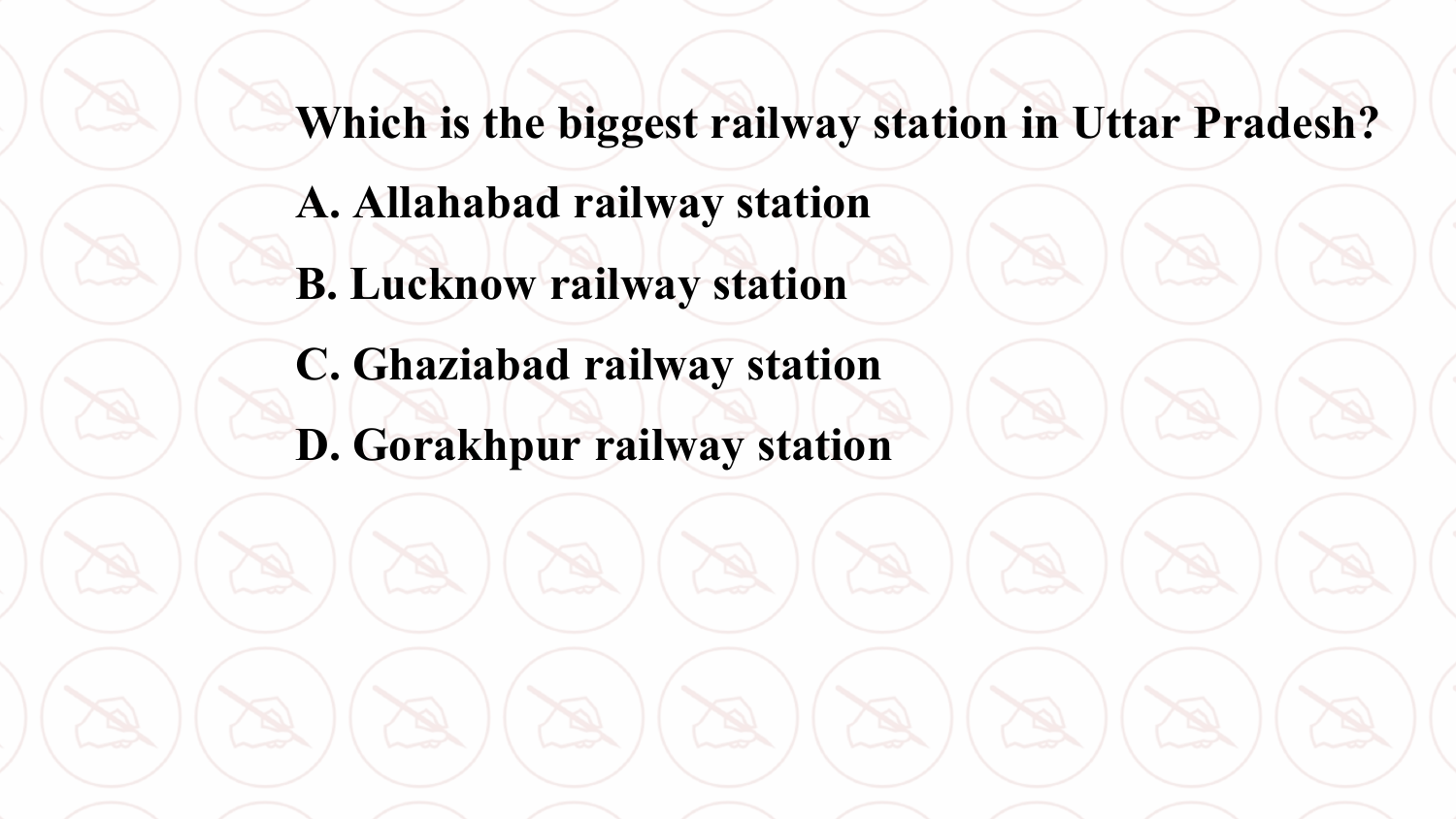**Which was the headquarters of the Nagas in Uttar Pradesh? A. Sarnath**

**B. Kaushambi C. Taxila**

**D. Mathura**